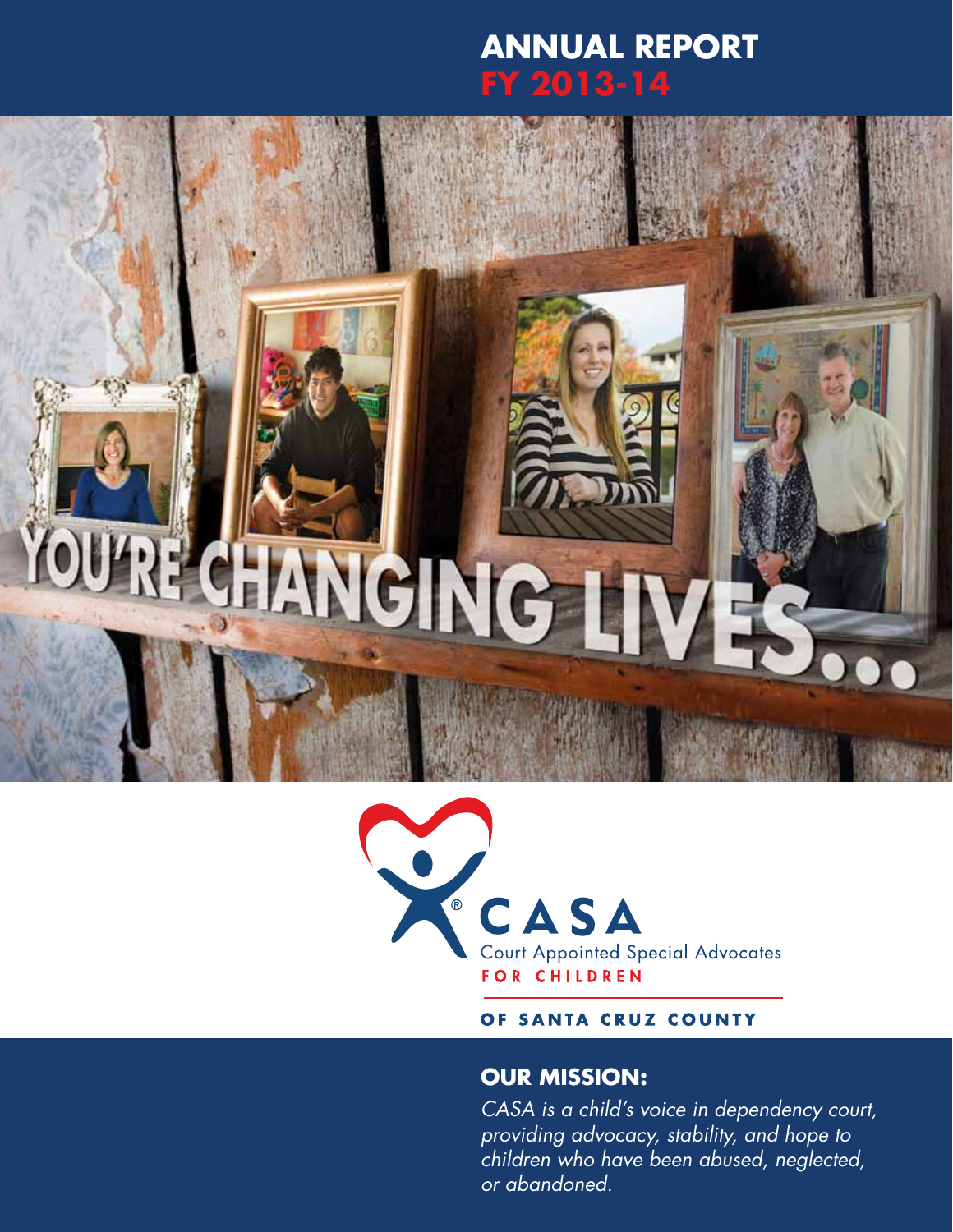### **...one child at a time.**

Your support of CASA – as an Advocate, volunteer, donor or community supporter – has changed the lives of children in foster and dependency care in Santa Cruz County who have been abused or neglected. You are changing live changed the lives of children in foster and dependency care in Santa Cruz County who have been abused or neglected. You are changing lives, one child at a time.

**You** helped CASA train 72 new volunteer Advocates last fiscal year, each of whom directly influences life-changing decisions for a child in foster care. **You** made it possible for CASA to help 208 children; these children received advocacy, support and hope as they moved toward caring, permanent homes. **You** were instrumental in ensuring that 87 out of 88 CASA children and youth found "forever homes." **You** made it possible for Advocates and their children to make over 600 visits to CASA's Richard and Mary Solari House, where they built strong bonds, enjoyed birthday and holiday parties, read books in our learning center, worked on homework, found their inner artist through arts and crafts, and baked some incredible snacks and desserts in the CASA kitchen!

Your belief in CASA's commitment to our mission, and your faith in our careful stewardship of your donations, has strengthened our organization and helped us expand our services in so many ways. CASA plays a **leadership role in ensuring that our CASA children and youth receive the support necessary to be successful in school and pursue their secondary educations.** We have **expanded and enhanced our services to transition-aged youth, ages 18-21**, helping them connect with community resources, continue their education, and find employment. And we are poised to **train 85 new Advocates** in the coming fiscal year.

Every child in foster care has the right to a healthy, safe and happy life. Because of **you**, we are well on the way to making this a reality.

**Thank you.**

Susen Coale

Susan Coale Cynthia Druley

**Susan Coale,** *President* **Marilyn Koll,** *Vice President* **David Davis,** *Treasurer* **Mary Shartle,** *Secretary* **Kent Thompson,** *Immed. Past Pres.* **Mary Alsip Mary Dean Alicia Flores David Fulton Margaret Gordon Deutron Kebebew Teall Messer Michelle Messersmith Janis Ost Neil Rogers Melanie Stern Lance Wexler**

**Anne Young, Chair Edie Abendschan Dave Bartlett Kay Bartlett Dave Braness Heidi Braness John David Diane Deaver Jenni Fox Jennifer Gardner Ashley Halderman Kris Hare Sandy Hartman Lynn Hawkinson Dale Johnson Carolyn Kruger Florence Lesar**

**Patsy Marinelli Diane Martinez Marilyn Maurer Claire McAdams Jackie McDow Cynthia Rees Kathy Sherwood Kent Thompson Nancy Whaley Anne Wyant**

Board President Executive Director

The CASA 2013-2014 Annual Report covers July 1, 2013 to June 30, 2014.

**CASA – Court Appointed Special Advocates of Santa Cruz County**

813 Freedom Boulevard Watsonville, CA 95076 T: 831.761.2956 F: 831.761.2913 Non-profit Tax ID # 77-0305354

www.casaofsantacruz.org www.facebook.com/CASAScruz

Photos courtesy of Steve DiBartolomeo, Westside Studio Images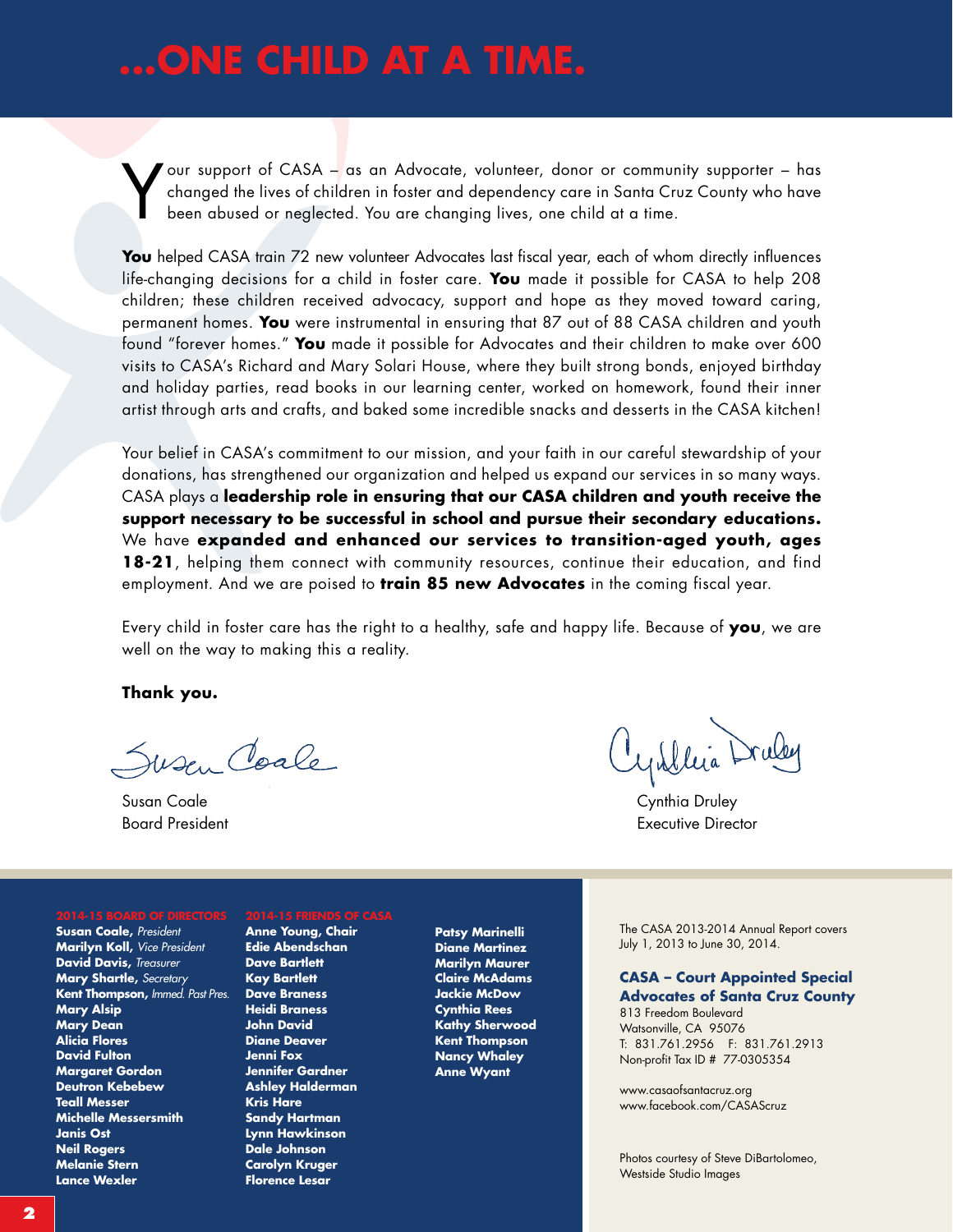### Youth

# **HERRERA -TAPIA** JESUS



Growing up, Jesus always dreamed of becoming famous for something amazing. "I grew up reading textbooks about famous scientists and thinking to myself, One day I want to have my name in those books."

When Jesus was struggling with the cost of attending classes at Cabrillo College and paying for books, his Advocate, Neal, connected Jesus with CASA where he applied for, and received, a scholarship to help underwrite some of his college costs. Even after Jesus left dependency care, CASA and Neal – now Jesus's mentor – helped him connect with the FYI (Foster Youth Independence) program at Cabrillo College. Neal continues to be a part of Jesus's life, acting as a mentor and friend. Now that Jesus is no longer a minor, Neal's wife is also a part of Jesus's life and is currently teaching him to cook. Jesus is carrying a full course load at Cabrillo College, with plans to transfer to San Jose State and major in engineering. He said, "I want to make my family proud. I want to show that education really can pay off. I want a job that is satisfying. I want a better quality of life." But most of all, Jesus said, "I want to change the world."

> **I grew up reading textbooks about famous scientists and thinking to myself, One day I want to have my name in those books.**<br>**books.**<br>**books.**<br>**books.**<br>**books.**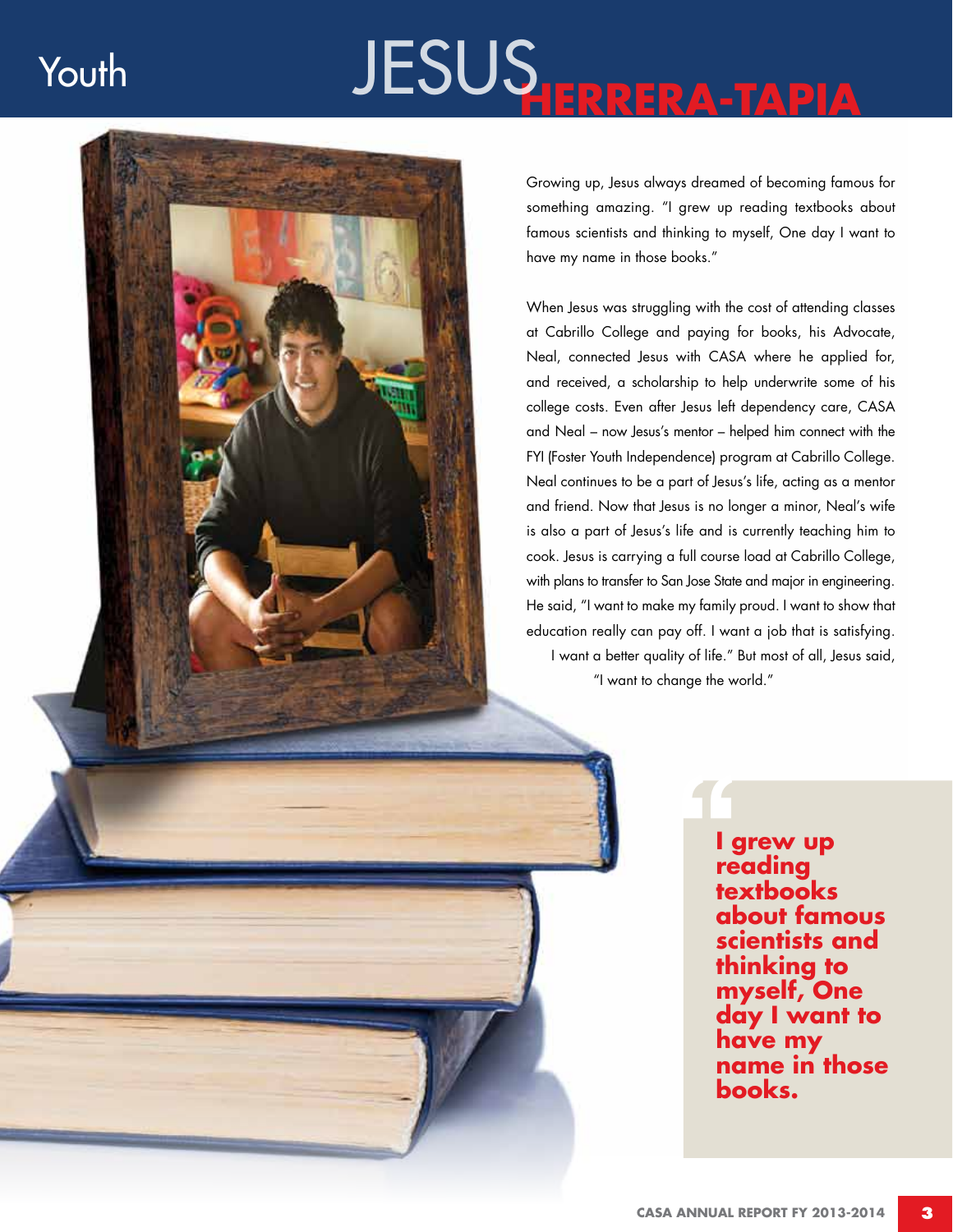### **Advocate**

## BETSIE

**1997 The Mathematical Strain of Strain Strain in the Mathematical Strain in the Mathems of Strain Inc. The Mathems of Strain Inc. The Mathems of Strain Inc. In the Mathems of Strain Inc. In the Mathems of Strain Inc. In t plan on staying with him as long as he needs my advocacy and support.**

Betsie saw something very special tucked away in the heart of the 10-year old boy, "Ethan," for whom she chose to advocate. He had been removed from his home because of neglect and was living with a foster family. "Ethan was completely disengaged from the world around him," Betsie said. "I wanted to help him re-engage." Betsie spent time building a bond with Ethan. Because he was behind in virtually every subject in school, (mainly due to poor attendance) Betsie concentrated on getting Ethan back on track at school.

With Betsie's tireless advocacy, Ethan – now 12 years old – is a changed boy. In addition to Ethan's love of baseball, Betsie discovered that Ethan had a love of, and a talent for, art. Betsie connected Ethan with Jamie an artist who volunteers at the CASA house. Ethan is now taking pottery classes with Jamie. At the end of the last school year, Ethan received two school awards: one for Perfect Attendance for the entire school year, and a Presidential Award for Educational Achievement, in recognition of the huge academic leap he had made that year. "I just love this boy," Betsie said. "I plan on staying with him as long as he needs my advocacy and support."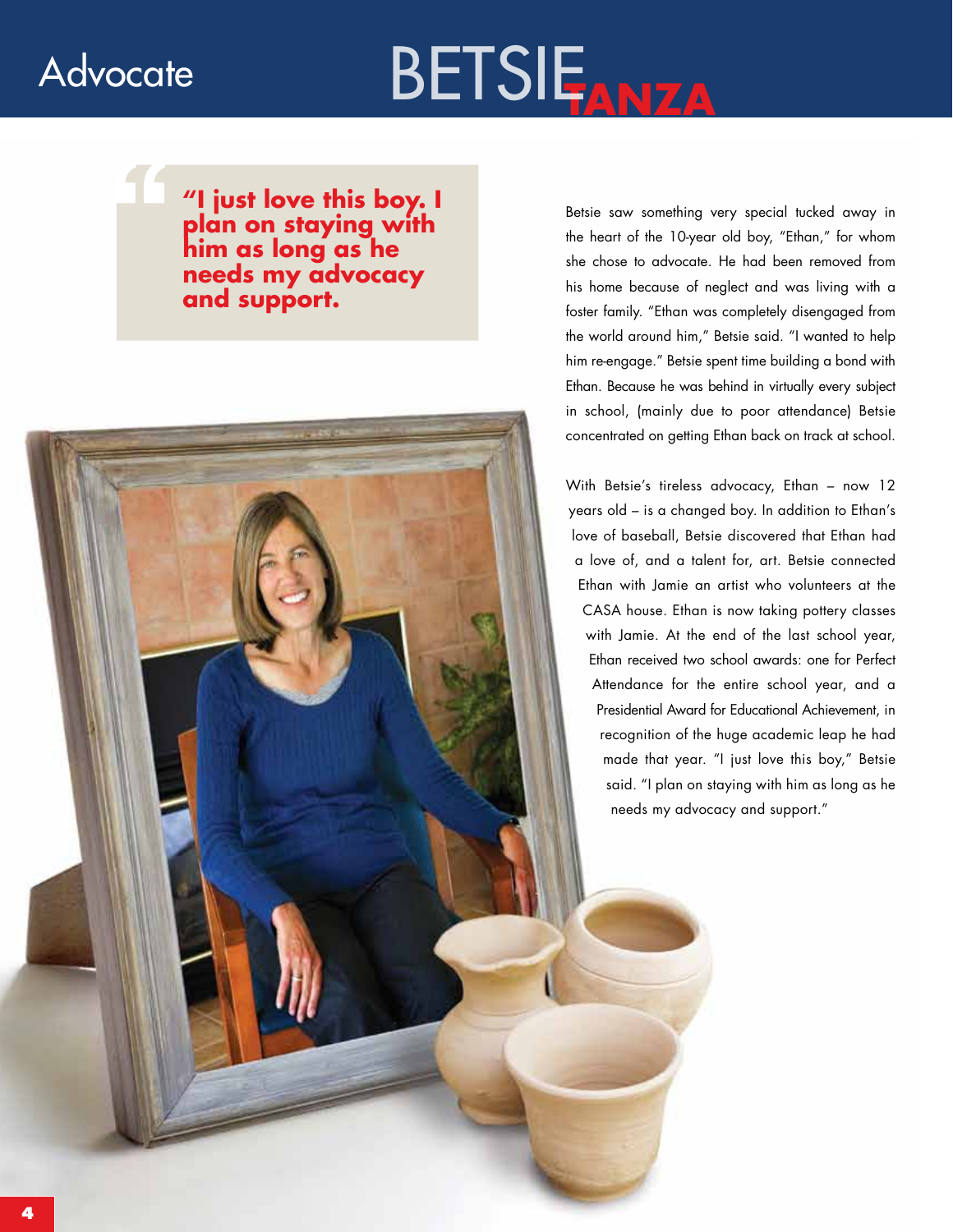### Former CASA Youth

# MELISSA**REAGAN**

"When I think back on my youth, it's like visualizing a stationary object but with all of its surroundings rotating around it. I was that object." That is how Melissa describes her experience growing up in foster care. Even in the most caring of foster homes, Melissa said, "The one thing that remained consistent throughout my experience in foster care was a feeling that I didn't belong."

That changed when Kathy, a volunteer Advocate, came into Melissa's life. Their relationship began with simple outings: roller-skating, movies, lunch. Their relationship continued to grow and Melissa said, "I developed a sense of security when I was with Kathy. With her, I was safe."

Melissa was reintroduced to CASA fifteen years later, but this time as a parent. When her two children were removed from her care she said, "I had so many fears; those fears were amplified by my first-hand knowledge of the system, and the many ways in which it had let me down as a child. When each of my kids was matched with a CASA Advocate, a huge weight was lifted from my shoulders."

Today, both of Melinda's children have been returned to her care, she is working full-time, planning to go to college, and her dependency case is closed. However, the bonds that were built between her children and their Advocates remain. Melissa said, "They are no longer Advocates – they have become an extended part of our family."



"<br>""<br>a **When each of my kids was matched with a CASA Advocate, a huge weight was lifted from my shoulders.**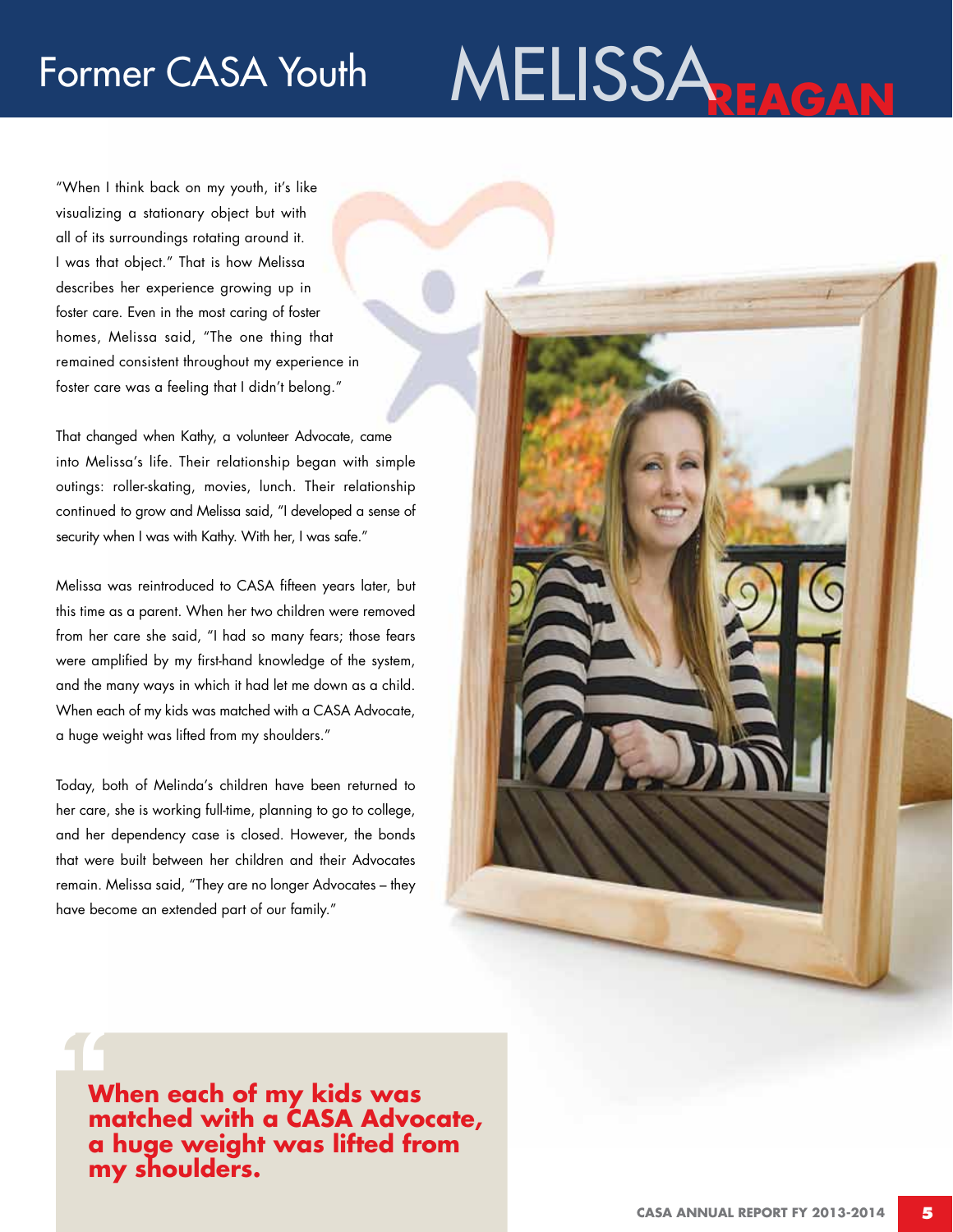### **CERRY & ESTHER DOSKI** Donors



Gerry and Esther met in 1978, during their Peace Corps service in Nicaragua. Their commitment to strengthening communities continues in their volunteerism and their philanthropy.

The Levandoskis volunteer their time with a wide variety of organizations, from assisting with disaster relief at the Red Cross, to acting as docents at Ano Nuevo State Park, and building homes with Habitat for Humanity. They share the philosophy that a solid community is good for everyone. "If everyone does what they can," Esther said, "then everybody profits."

The Levandoskis began giving to CASA in 2009. "The draw of giving to CASA," Esther said, "is that our gifts help children that haven't been as lucky as most children. We know our support is going to children who really need additional assistance." As former teachers, Esther and Gerry have a life-long commitment to education. Gerry said, "Education has become more and more important. To make a good living, you have to have marketable skills." The Levandoski's investment in the CASA house funded the Learning Center. This special room in the house is a place where children can study, use the computer, and choose from hundreds of books in the Learning Center library.

Esther and Gerry hope that by giving to CASA each year, they will do more than support children in foster care: "We hope to inspire others to help."

**The draw of giving to CASA is that our gifts help children that haven't been as lucky as most. We know our support is going to children who really need additional and weight the draw of CASA is the help children as luck**<br>been as luck<br>we know of going to cheally need assistance.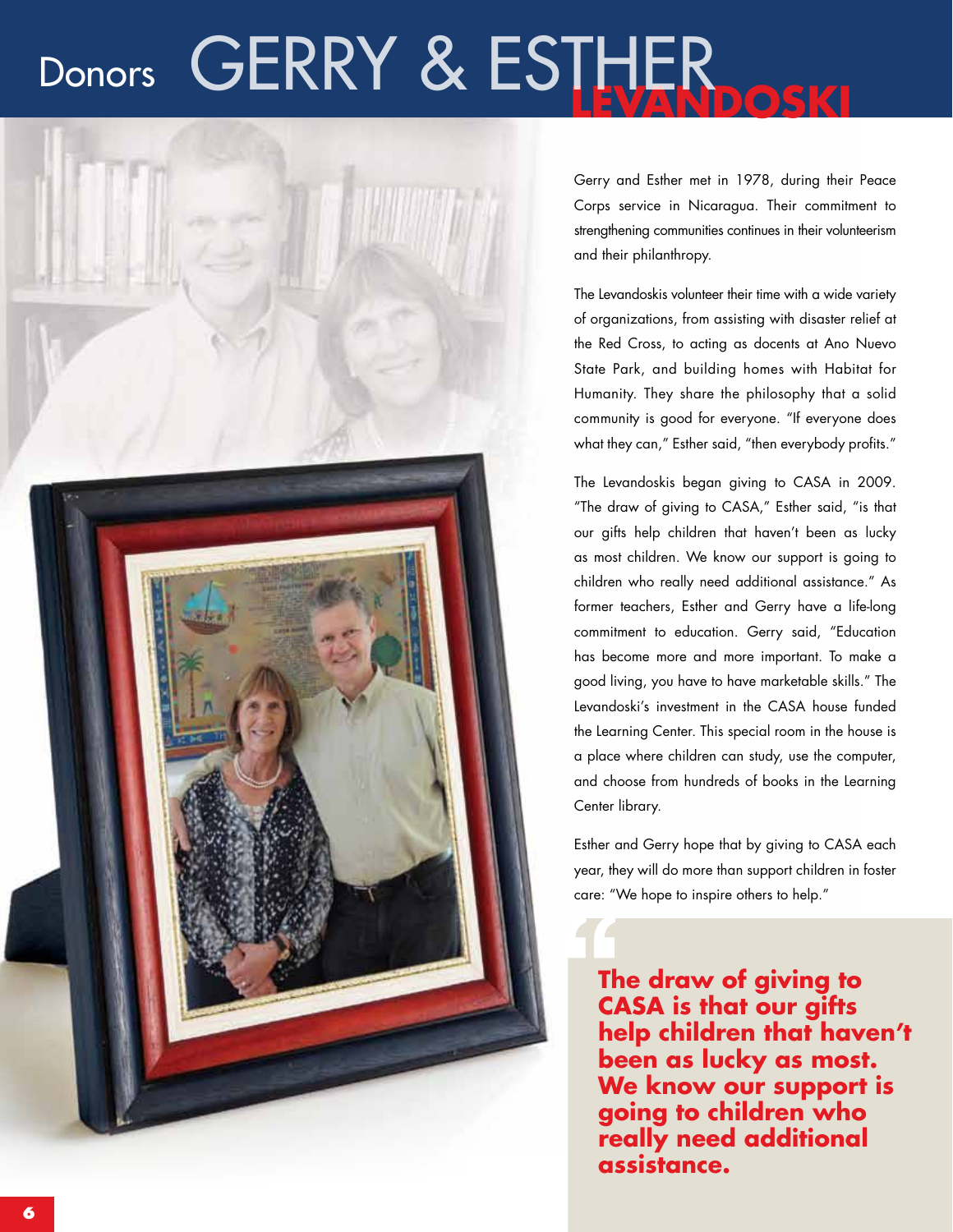# **CASA ANNUAL REPORT F**



*\*Includes a large multi-year gift that will be received through 2015.*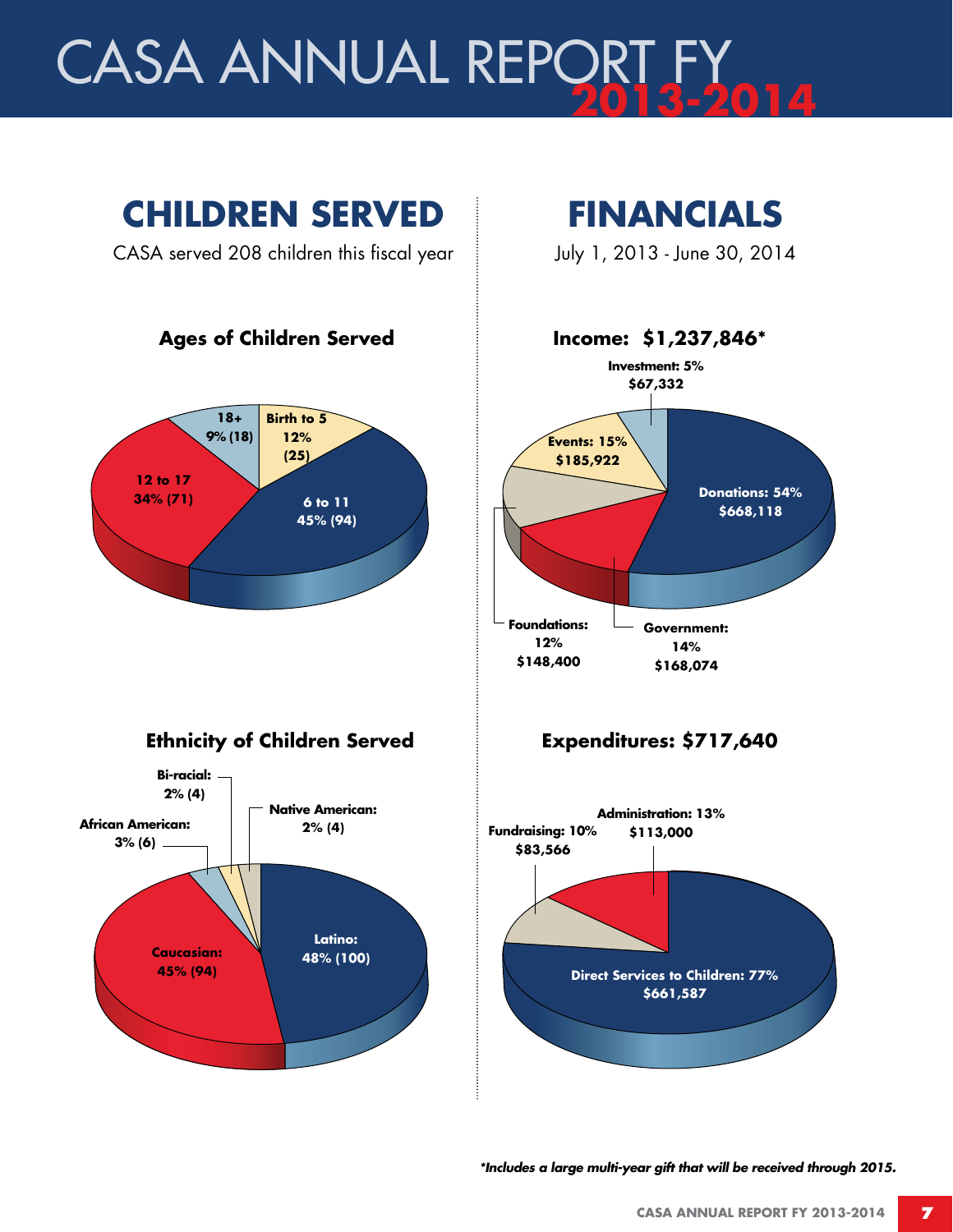### **GIFTS TO CASA**

**CASA of Santa Cruz County is grateful to the following individuals, businesses, foundations and jurisdictions whose contributions from July 1, 2013 through June 30, 2014 made our work possible.**

### \$50,000 - \$100,000+

Anonymous Donor, Jewish Communal Fund Anonymous Donor, Silicon Valley Community Foundation County of Santa Cruz Judicial Council of California

#### \$20,000 - \$49,999

Anonymous Donor, Bright Horizon Fund Caroline's Thrift Shop Claire Giannini Fund Community Foundation Santa Cruz **County** National CASA Association

#### \$10,000 - \$19,999

Anonymous California Giant Berry Farm Joan Cook -- bequest East Bay Community Foundation Diane and Shah Kazemi Gerry and Esther Levandoski Newman's Own Foundation Janis Ost Rowland and Patricia Rebele J. Miles and Rosanne Reiter Richard and Mary Solari Charitable Trust Spero Charitable Foundation Stan Murphy Memorial Fund

### \$5,000 - \$9,999

Alliance Member Services Employees Anonymous (3) Katie and Phil Bates City of Santa Cruz Timothy Culler Frankenberg Family Foundation/ Sudhir Dass Dale Johnson and Isebill Gruhn Marilyn and Ken Koll Stephen Martinelli Grant and Susie Murphy National Center for Youth Law (NCYL) Rainin Foundation Sunrise Rotary of Santa Cruz Frank Saveria

### \$2,500 - \$4,999

Anonymous Charles and Anna M. Pedrazzini Charitable Foundation City of Capitola Cyclists for Cultural Exchange Mary Dean and Mark Linder Emmett R. Quady Foundation Leola Lapides and Bob Katz Lenore and Howard Klein Foundation, Inc. Claire and Richard McAdams Mavis Musitelli

George Ow, Jr. and Gail Michaelis Ow Kent Thompson Peggy Banks Volkmann Jennifer Walker Wells Fargo Foundation Ken and Sonia Westphal Melanie Kett Wirtanen Yogis from the Heart/Jenni Fox and Paul Gould Robert and Bjorg Yonts Joanne and Tom Young

### \$1,000 - \$2,499

Jacqueline Baker Jack Baskin and Peggy Downes-Baskin Janet Bell, M.D. Mary and Harry Blanchard Debbie Boscoe The Buttery Kate and Fred Chen City of Watsonville Michael and Barbara Clark Susan and Kenneth Coale Joe Collins Fund Cruzin' Courses Barbara Dahl Cynthia Druley Bob and Maria Finegan Les Forster and Mary Gaukel-Forster Fort Fund for Ethics, Wisdom, and Solving Social and Health Problems Harry Friedman David Fulton and Natalie Grant Gary Gogol and Julie Howe Kathie Gomes Margaret Gordon Sheila and Dean Gottehrer Sandy and Nick Hartman Cameron Haste and Hajime Arnold Healthy Child International Foundation Amber and Larry Henninger Chris and Greg Hoberg Cheri Huber Quitanne and Jim Ingalls Sue Jamison Jean and Ed Kelly Foundation William Kelsay and Claire Biancalana Charles and Jacque Kessinger Jan Lange Tom Lehrer Gail Levine Jacquelyn Lorell Patsy and George Marinelli Judy McAfee Sandralee and Cassie McCabe Medina Family Legacy Rebecca Nolan Cynthia and Burt Rees Rotary Club of Capitola/Aptos Rotary Club of Watsonville Santa Cruz County Bank Pam and Nello Santacroce Karen Semingson Mary Shartle and Harry Smeenk Michelle Simon Jeff and Adele Talmadge Tony Hill Memorial Fund United Way of Santa Cruz County Nancy Whaley Mindy and Boone White

#### \$500 - \$999

The Bagelry Buzz and Jennie Anderson Patricia and William Barton Bay Federal Credit Union Richard and Made Berg Fred and Betty Bialek Bike Station Aptos Jerome Bullert C&N Tractor Cabrillo Host Lions Club Marilyn and Drew Calciano Elizabeth Carbine City of Scotts Valley Congregational Church of Soquel Margy Cottle Diane Craddock and David Hogye David and Donna Davis Robert and Diane Deacon Diane and Doug Deaver Dr. Almeda Decell Dobler and Sons Cecilia Espinola Karen Estrella and Juri Dundurs Rocky and Judy Franich Robert and Ashley Halderman Lynn and Ron Hawkinson Carolyn and Fred Irvine Julie and Ralph Kimball Josie Little Nasreen Mahmud Megan and John Martinelli David Mercier Michelle and Jeff Messersmith Burt and Marlene Nanus Tanya Nauenberg and Tim Blakeslee Francie and Peter Newfield Cathi O'Neill Joan Osborne Dr. Robert Quinn Neil and Anne Rogers Debra Rollinson Rotary Club of Freedom Rotary Club of Santa Cruz Dorothy Ruby Santa Cruz Derby Girls Mary Kinzie Smith Anne Marie Sorcenelli Douglas Stewart Sue Struck Ariadne Symons and Michael Zaballos Donald Tamaki, Esq. Trinity Presbyterian Church Lonnie Truax and Ian MacGregor Watsonville Woman's Club Foundation Leo White Carol Williamson Anne and Bob Young

### \$250 - \$499

Edie and Jim Abendschan Joanne and Richard Allen Lynne and Dan Alper Susan Amrhein Stephen and Elida Aron Bill and Karen Bachan Donna Becker Merike and Jon Beecher Ted Benhari Linda Bixby Lindy Bixby, DDS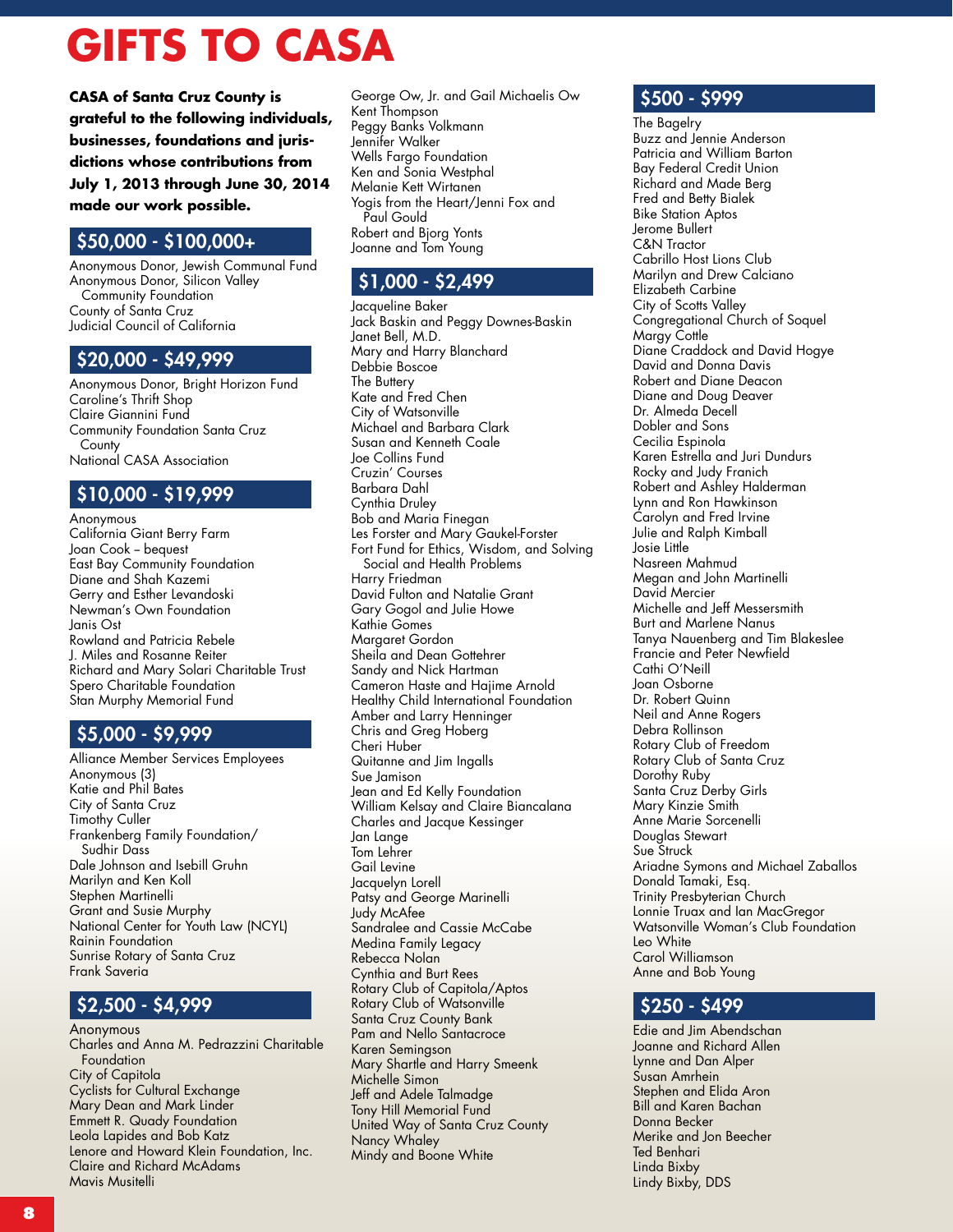Mike and Janine Blaesser Vivian and Michael Brown BWB Associates Cartwright, Scruggs, Fulton and Walther Ken and Susan Cassman Ceil Cirillo Corinne Cline-Fortunato, DDS Coffey Fire Protection, Inc. Jonathan Collins Austin Comstock Peggy Crocker Caroline Currie Maryellen and Lawrence Dick Ann and John Dizikes Emily and Lee Duffus Patrick Fitz Alicia and Arturo Flores Douglas Gaebe, C.P.A. Peg and John Gallagher Gregory Gaon Greta Gibson Andrew and Christine Girardi Sandra Gonzalez Laura and Marc Grossman Denine Guy and Berkley Brannon Dan and Marina Harkins Amy and David Harrington Kate and Dave Hartzell John Hedrick Eileen Hodson and Steve Kennedy Marilyn Hyde Imura Japanese Restaurant Joanne Johnson and Robert Graham Lawrence Kaplan and Fran Lowenhardt Deutron Kebebew Susan Kerr Ted Kirkiles Carolyn and James Kruger Elena Laborde-Bishop and Sam Bishop Marian Langdon and Glen Langdon, Jr. Margaret Leonard and Clare Sheils Florence and Keith Lesar Vee Ludwig Stephanie Lynch Jeanne and Milton Macken Paula Marcus and Aryeh Nanus Marilyn and Jerry Maurer Jacqueline and William McDow Debbie and Bill McReynolds Suzy Meskan Cynthia and Teall Messer Nancy Miller Heather Morse Patricia and Hayes Noel Earleen Overend and Wayne Palmer Pajaro Valley Chamber of Commerce Vicki Parry Betty and Joe Patten Jill Perry Rick and Robin Polse Georgia Randle Bunny Stillman-Rodoni and Mario Rodoni Joy and Elio Rodoni Cathie Royer Norma and Ed Sacks Mary Silver Fred and Marcia Smith Douglas Spitzer St. Andrew Presbyterian Church Leanne and Roger Sugimoto

Angela Surkis Georgette and Alan Tanenbaum Terry and Norman Tu<mark>rner</mark> Wharf House Restaurant Gary Whizin and Alicia Garcia George Carter Wilson Jill Wilson Susan and Bill Wishon Anne and Lin Wyant

#### \$100 - \$249

Anonymous (2) Karen Ackland Advanced West Holly Alexander Abra Allen Mary Alsip Wendy Aman Karen Ames Lynne Anderson Leslie and Richard Andrews Ginny Aragon Mark and Roxanne Areias Carmen Arriaga-Kumasaka and Andrew Kumasaka Arts Council Santa Cruz County Linda Austin Martin and Barbara Bargetto Tory and Richard Beale Joey and Bill Bear Kim and Dr. James Beckett Trish Beckwith Jean and Michael Beebe Susan and John Benich Constance Bennett Deborah Berkson Clayton and Mary Bermudez Duane and Wendy Berndt Mardi and Gene Bettencourt Robert and Lois Booth Susan and Robert Bosso Bosso Williams Deborah Bouchard Kay and Jerry Bowden Peter J. Boyce Branciforte Auto Repair Sue Brandy Lillian Brenwasser Roberta Bristol Claudia Brown Hilary Bryant and Dave Shuman Raydie and Gary Buckley Beverly Capwell Cassidy's Pizza Claire Castagna and Robert Hatcher Pedro Castro and Stephanie Barnes-Castro Martin Chemers Agnes Chien City of Watsonville May and Mike Clark Marilyn Clark Joanne Clever Georgina Cole Rosemary Conn Connor Plumbing Linda Contreras Neal Coonerty Ryan Coonerty Freny Cooper

Christopher and Marda Cottle Faye Crosby Robin Cross Laura Crosser Josephone Cutter Susannah Dambmann Al and Linda DaValle John David Jana and John Davids Kimberly De Serpa Pat Dellin Jan and Robert DeWitt Daryl Dichek Douglas Dietsch Steve Dilbeck and Carolyn DeBoer Joanne Dlott Donald and Bernardine Dodson The Downey Company Annamarie and Lon Dugger Joan and Bill Dunn Adele and Glenn Eberhart Eve Eden Leonard Edwards Georgeann Eiskamp Angela and Philip Ernstrom Judy Everett Donka and Peter Farkas Linda Fawcett and Joe Griffin Merilee Ferdinand Kathleen and Bob Ferraro Terri Fette Rose Marie Filicetti Ron Fisher Shelly Forbes Danene Forman Lesley Franz Carol Fuller Peter Gaarn and Nancy Port-Gaarn Betty Gangware Cecilia Garcia Ellen Gil Sara Goldfarb Nancy Goodban and Kenji Hakuta Lynne and Gary Greene Sally Griffin Joan Griffiths Suzanne Haberman Lori and Andy Halliday Carin Hanna David and Betty Harken Rebecca and Tom Hart William Hays Gail and Eric Heit Alan Heit, DDS Joy and Walt Hickey Susan Hillyard Jule Hilton Sandy Hockman Beth Hooley Lori and Johnny Hoover Paul and Sheri Howe Susan Howells Greg and Lynn Howerton Kathleen Hughes and Kate McGirr Suzy Hunt Wendy and Lowell Hurst Chris Hyde Dottie and Hal Hyde Linda and Ronald Israel Cindy Jackson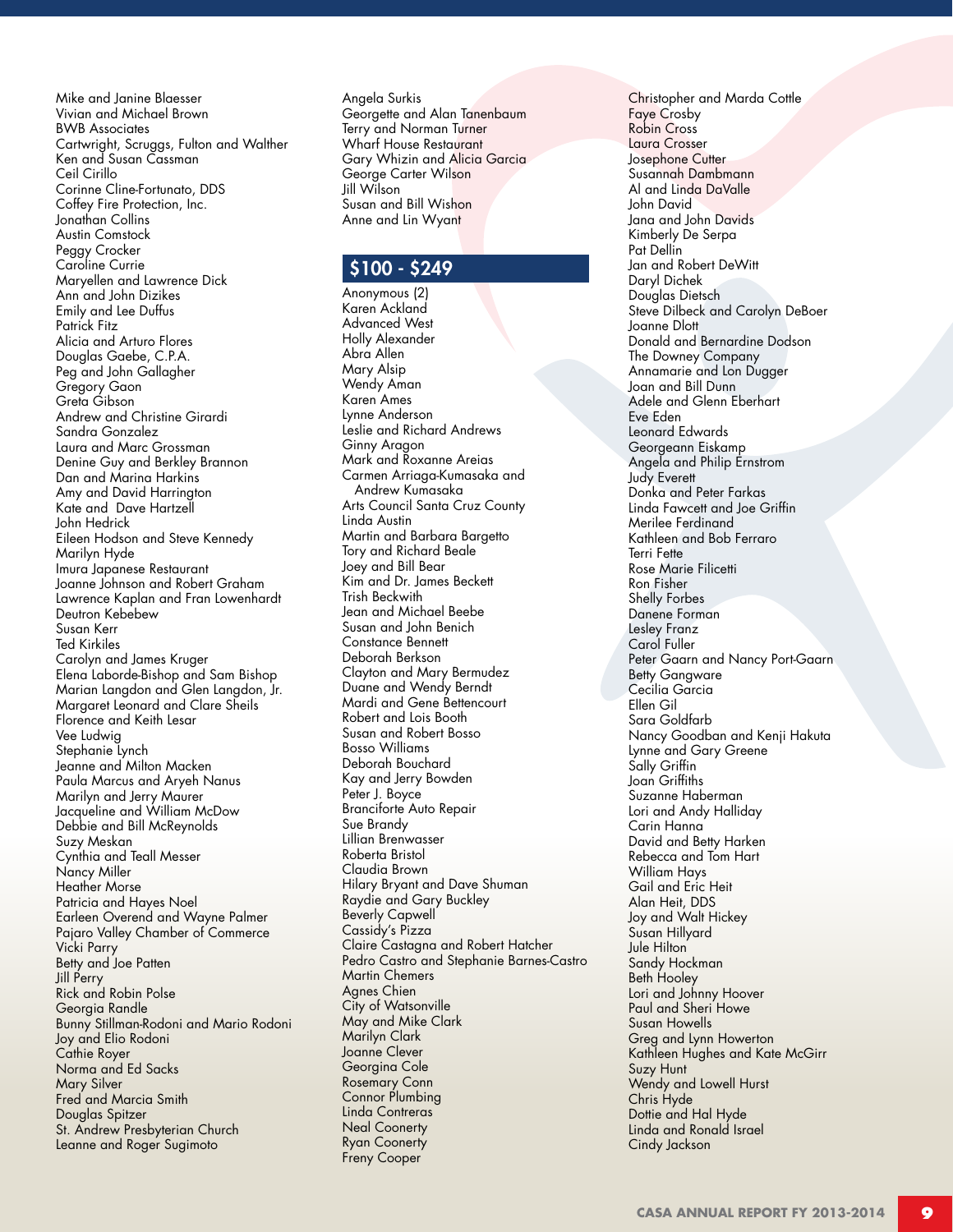Karen Jackson and Kenneth Johnson Lorraine Jacobs Iris Jensen Aurelio Jimenez John Jimenez and Maria Ashcraft JJM Painting, Inc. Chris and Karen Johnson Michele Joseph K and D Landscaping Mary Kashmar and David Stewart Mike and Kathy Kashmar Ida Katzenstein Patrice and Bob Keet Trisha and Brandon Kett Margaret Kiedrowski Ellen Kimmel Amelia and Warren Koenig Alexis Krostue Nancy Krueger Ladies of Bonny Doon Club April Lambert Diane Lamotte Charles and Pamela Landram Terry LaPorte Brenda Large Linda Larkin Sherri and Gerry Larrabee Melanie and Thomas Larson Sue Lawson Barbara Cool Lee Calvin Lee and Kanten Venemon Mary Ann and Tom Legan Lynda Leigh Cathy Lemeshewsky Terry Leonard Elise Levinson Jeff Leyser Nicole Lezin Terry Locke-Paddon Kent and Carmel Lowry Anne Lynn Charles and Paula Mac Quiddy Martha Macambridge Chuck Maffia Marathon Landscape Services Cindy Margolin Mari Hispanic Research Paul Marigonda Marty and Bob Martin Cynthia and William Mathews Charles and Gwen May Cathy Mayer and Peter Pearson Nannette and Don McAlister Debbi McDill Julie McDill Melissa McDill Ginger McNally and Matt Murphy Michael Meara Kathi and Mike Melville Lori Menzies J. J. Meyer Hila and Jack Michaelsen Marlene Mirassou Monarch Services Pat and Jeanette Moretti Jennifer Munter Josette Nauenberg Linda Nicholson Judy and Harvey Nickelson Ann and Steve Niemann Michael and Ursula O'Farrell

Martina and Will O'Sullivan Debbie Ogawa Anne Olson Joe and Gayle Ortiz Carol and Tom Paarmann Kathy Paolino Jocelyn Parker Gail Pellerin Kristie Perry and Erik Walker Betty and Eugene Peterson Judy and Dan Phillips Howard and Shirley Pickle Sara Pope Jennifer Ramirez Corinda Ray and Craig Rowell Kathy Reed Greg Reeth Bud Rice Liz and Mark Riehl Betsy Riker Yvonne and Gino Rinaldi Ristorante Avanti Katherine Roberts Harriett and Felix Robles Jim Rumble Brigitta Ryle Debbi Saint John Patricia Sapone Mary Anne Sawi Marty Schaefer Emmi and Roland Schambeck James and Christa Scheer Anne Scott Kirsti Scott Fran and Tom Scully Mary Selby Annie Sell Kathleen Shaeffer Nancy and Ray Sherrod Karen and Eldon Shiffman Richard and Linda Shinofield June Shiver Stephen Siegel Theresa Silveira Singing Wood Marimba Robin and Greg Sirakides Rochelle Sjolseth Sandy Skees and Mary Talpas June Smith Christine Sodt Jerry Solomon and Alan Segal Calvin Spafford Geneva Sperow Mary Spire Kathy St. Leger-Barter State Farm Insurance Samuel and Paty Stevens Mike Stewart Heather Stiles Sheree Storm Shelley and Brian Strehlke Linda Surrell Neal Swanson, MD Sheillah Sweeney Claire Swetland Marianne Taflinger Alice Talbot and Dan Wirls Portia Tanaka Wendy Thompson Vanessa Tollefson Fred and Jan Tomlinson

Lois Trabing Jane Tremayne Trinity Lutheran Church Valencia Creek Farm Visiting Angels Candace Waage BS Wagman Patricia Ward Phyllis and Dick Wasserstrom Michael and Anne Watkins Linda Weaver Jane Weed Pomerantz Carol and Jim Weir James and Jo Westbrook Canon Western Susan and Nels Westman Dee Weybright Dr. Evans Whitaker and Dr. Deborah Bronstein Marni Williams Charles Williamson Vicky and Wally Wilson Susan and Jonathan Wittwer Owen and Cameron Wolf Jean Wolff Debra Wollesen Women Lawyers of Santa Cruz County Suzie and George Wren Youth Resource Bank of Santa Cruz County Geri Zaballos Zeta Chi Delta Kappa Gamma Judy and Richard Zscheile

#### \$1 - \$99

Edward and Cynthia Ackley Toby and Michael Alexander Jeffrey Alford Terry Anderson David Andrade Nancy and John Andreasen Kathleen Angelo Anonymous (2) Lidia Avelar PW Bachan Bay Area Floors and Interiors, Inc. Jill and Thomas Benton Mary Ann Berkana Ken and Christine Bloome Melanie Bogni Cathy and Larry Bolton Jeanne and Terrance Braun Deborah Breen Mary Brody Richard Browning Leon Bumanglag Busy Bee Paul and Susie Campbell Capitola Veterinary Hospital Mary Ellen Cassman Toni Castro Cathy Chavez Miller Sara Clarenbach Leah S. Clark Cheryl Clark Curt and Carolyn Coleman Bryan Conant and Hillary Young Jacquie Cranston Brian Criswell Carolyn and George Cunningham Teresa and Michel Dareau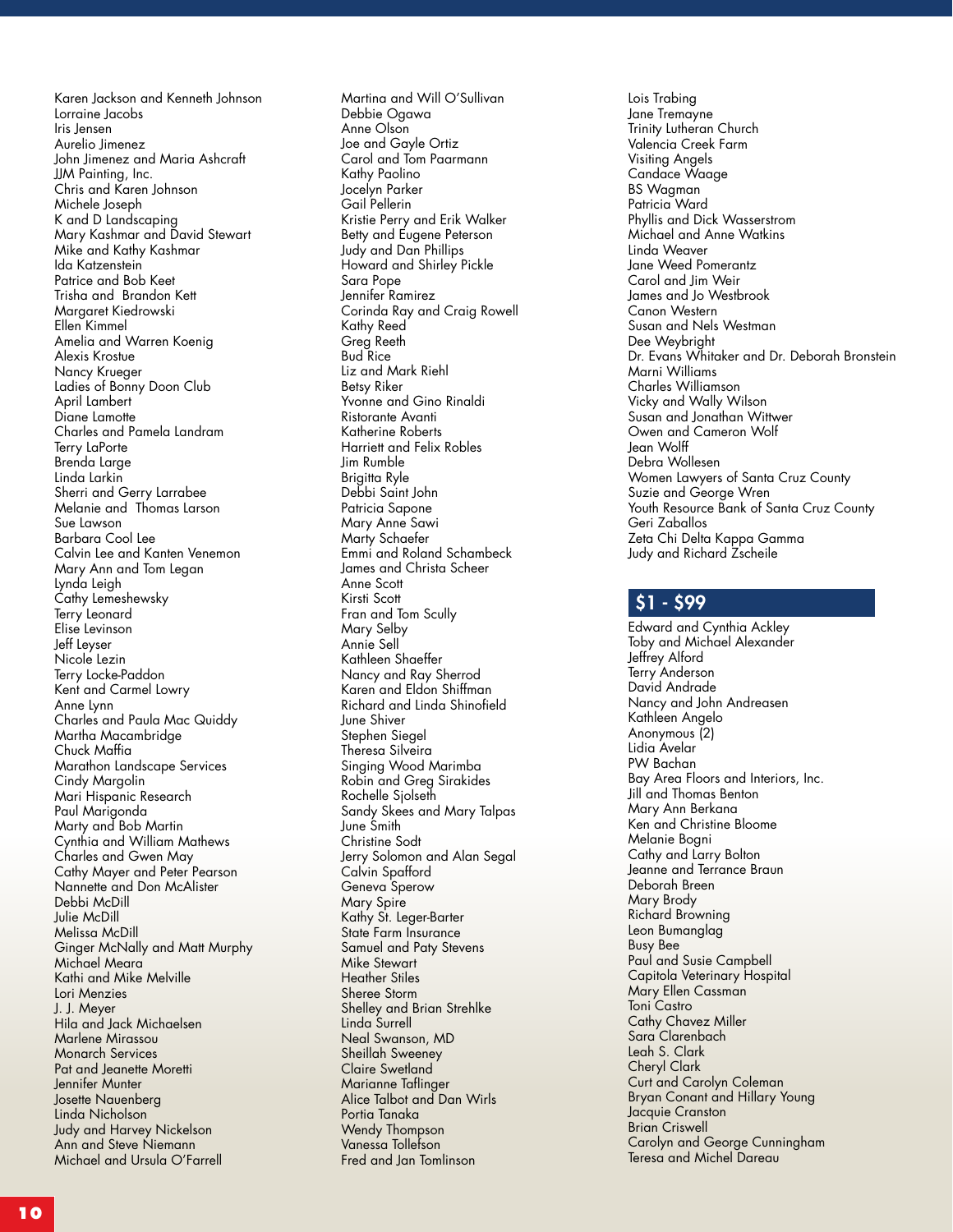Harriet Deck Laura and Gary DeGorio Suzy Denison Alisha and Brett Dickey Suresh Doshi Carol and Gordon Dudley Susan Eastman Mimi and Alan Edgar Pat and Bruce Eggleton Erick Eklund Michael Eppenbach Nancy Erb Helen Ewan-Storey and Sam Storey Jan Fincher Kelly Francis Marianna Franks Joan and William Friedman Linda and Martin Frost Mary Ann and Steven Gabay Adam Gallo Tracey and Peter Gannon Lee and Daniel Gilbert Allen and Shirley Ginzburg Amy and Michael Glasgow Sandi Gogol Rossana Grau Sharon Gray Karen and Charles Greenleaf Dalia Jimenes Grohowski Terry Grove Mary Guerrazzi Linda Gunther Ken Haber Lynda Hall Perian Hanlon Fein and Ken Fein Natalie Hanneman Carl and Robin Hardin Suzie Haut Phyllis Heenan Sophie Heiken Kathleen and Chuck Hilger Robert and Sonya Hubenette Linda Ingalls Louise Ingalls Jan Jeremias Judy and Hal Johnson Linda Sue Johnson Susan Johnson Therese Johnson Sharon and Mark Jurach Kaleidoscope Jennifer Kanter Kappa Alpha Theta Karen Katz Kathryn Kaufman Sondra Keane Diane and Richard Klein Marcella Laddon Yvonne Lemke Carolyn and Robert Levering Norman Lezin Evelyn Lisojo Barbara Louv Cindy McClelen Angelina McClellan Maria and Scott Merlo Alice Miller Michael Miller and Cathy Chavez-Miller Lillian and William Minkowski

Minorsan Roger and Guadelupe Mock Diane and Chuck Molnar Shirley and George Mooers Jane Moresco Lori Mullen Matthew Murphy and Elizabeth McNally Susan and Frank Murphy Barbara Murray Sandor Nagyszalanczy and Ann Gibb Anandi Paganini Dr. Fern Phuong Le Belinda Piano Emily and Brent Pietrzak Doreen Prieto Paul and Joann Pursley Michael and Teresa Rein Nancy and Frank Remde Diane Rennie Resurrection Church Kristin and Rob Rohan "Wendy Rosenstein, M.D." Diana Rothman Janet and Phillip Rupp Valerie Sabourin Spencer Schatz Patricia Schwartz Celia and Peter Scott Helen and Robert Shepherd James and Margaret Sherburne Cathy Simmons and Gregory Segesman Bruce Small Randall Smith Mary and Jack Stagnaro Patricia Sutliff Clara Jane and Vernon Troyer Loretta Turnipseed Michael Ulwelling Kristin and Paul Vasser Vear Properties James Wallace Joseph and Marilyn Walsh James and Sally Walters Janet Ward Pat and Bill Warmerdam Erin White Leilani Williams Tyler Williams and Amelia Winslow Vicki Williams Pam Wilson George Wortiska Jan and Margaret Ysselstein Adrienne Zihlman

#### CASA Legacy Society

We would like to extend a special thank you to these generous individuals who have helped ensure our children's future by including CASA in their estate plans:

Dave and Kay Bartlett Janet Bell Susan and Kenneth Coale Joan Cook (bequest) Darryl Dill Cynthia Druley Wilma M. Gawthrop Margaret Gordon Amy and David Harrington Dale Johnson and Isebill Gruhn Leola Lapides and Bob Katz Lynda Leigh Cindy Margolin Nancy and Ray Sherrod Kent Thompson Lonnie Truax and Ian MacGregor

*If you have included CASA in your estate plan, please let us know so that we can thank you and acknowledge your support.*

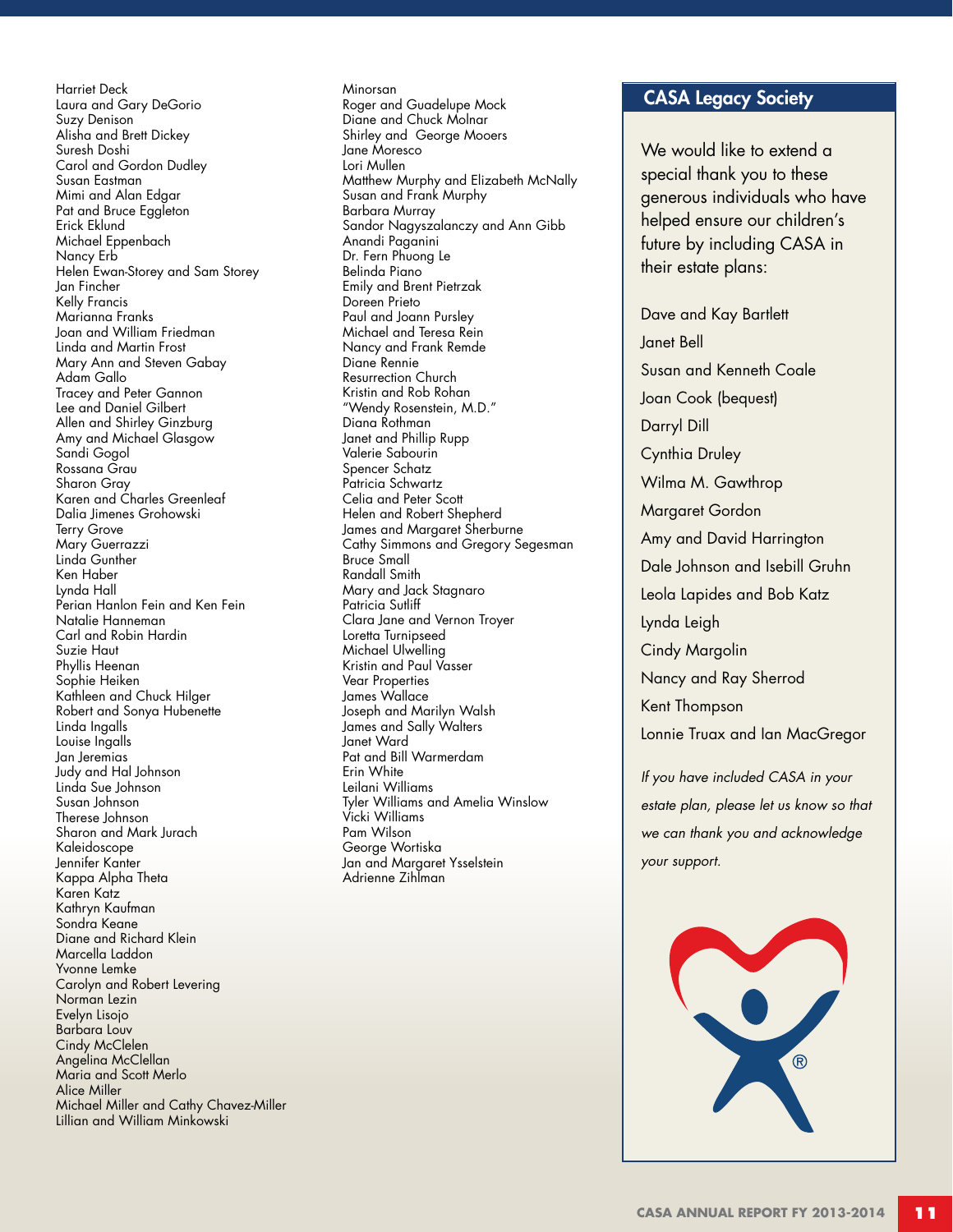### **A few hours a week**



With just a few hours a week, you can make a difference for a child in foster care right here in your community.

CASA volunteer Advocates are everyday people, trained by CASA and then appointed by the dependency court judge to advocate for the safety of children who have been removed from their homes because they have been abused or neglected.

Advocates develop a one-on-one relationship with their child, building a bond of trust. The Advocates also get to know other people in

the child's life: parents and relatives, foster parents, teachers, medical professionals, attorneys and social workers. Advocates then use the information they gather to inform the court and others on what is in the child's best interest.

Nobody longs for a safe and loving family more than a child in foster care. As a CASA volunteer Advocate, you are empowered by the court to help make this dream a reality. You will not only bring positive change to the lives of these vulnerable children, but also their children and generations to come.

**For more information on how you can help change the life of a child in foster care, please contact CASA's Outreach Coordinator at (831) 761-2956, ext. 102. To sign up for an information session, please visit www.tinyurl.com/CASAorientation**